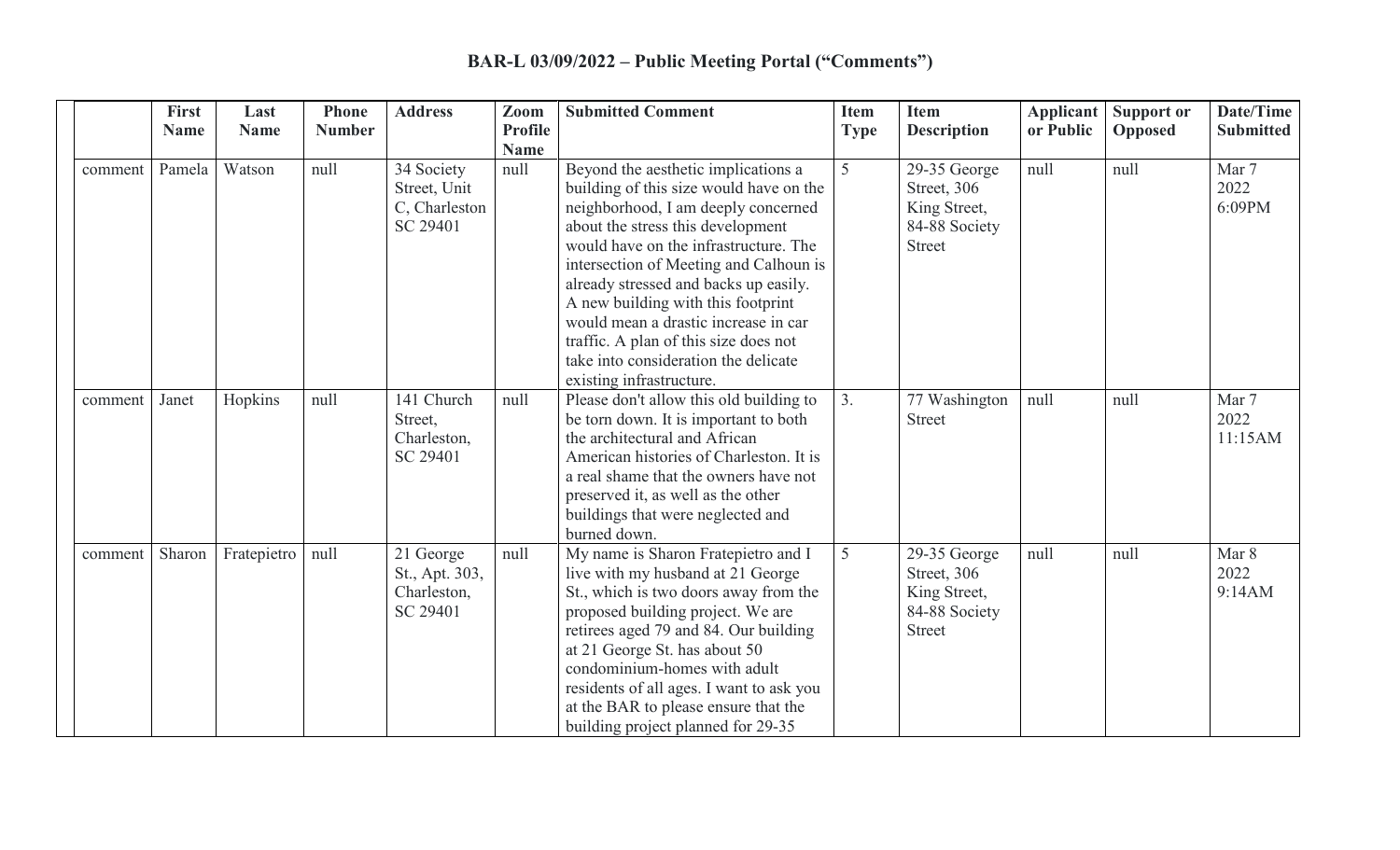| George St. will not block the sidewalk  |
|-----------------------------------------|
| that goes in front of my building       |
|                                         |
| between Meeting St. and King St.        |
| Every day, hundreds of people walk      |
| on that sidewalk, which even now        |
| requires people to walk single file on  |
| part of it where utility poles are      |
| situated. On the other side of the      |
| street, the sidewalk for pedestrians is |
| similarly very narrow for part of it.   |
| Every day and evening, countless cars   |
| and trucks constantly travel back and   |
| forth on George St., which is fairly    |
| narrow, itself. We pedestrians must     |
| stay on the sidewalk to avoid vehicle   |
| traffic. I've noticed that often new    |
| building projects in Charleston block   |
| the sidewalk in front of them for many  |
| months while work takes place. I hope   |
| that the BAR will ensure today that     |
| the hotel project planned for George    |
| St. will absolutely, positively, not    |
| block the sidewalk for us pedestrians   |
| for those many months while             |
| construction takes place. Please assure |
|                                         |
| me today that the sidewalk will not be  |
| allowed to be blocked. Thank you        |
| very much for considering this          |
| important issue.                        |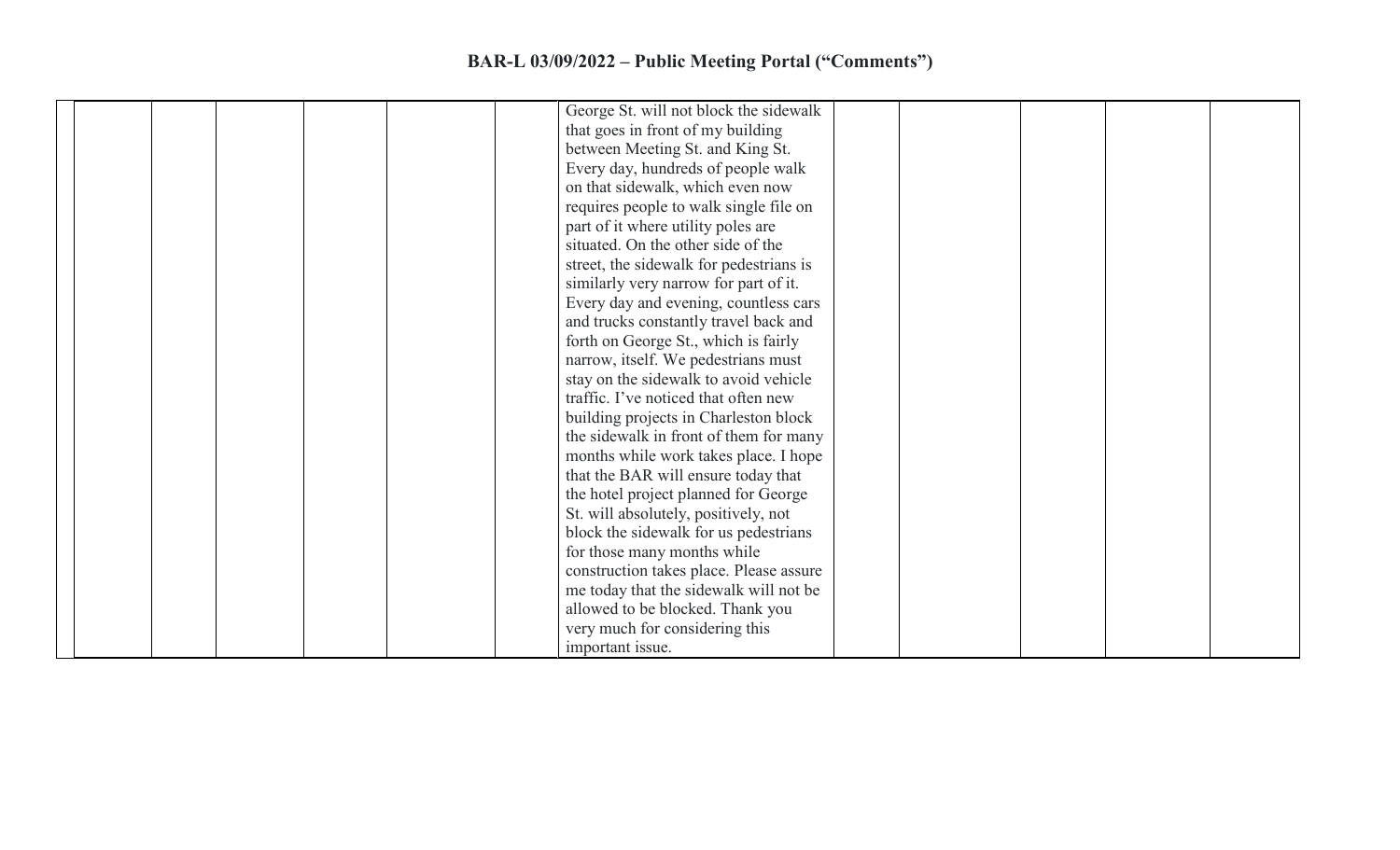|  | <b>Beth</b> | Crane   null | 37 Society     | null | Dear Members of the BAR: As the proprietor of MUSE                | 5 | 25-39 George     | null | null | Mar 8  |  |
|--|-------------|--------------|----------------|------|-------------------------------------------------------------------|---|------------------|------|------|--------|--|
|  | Anne        |              | <b>Street</b>  |      | Restaurant and Wine Bar, located at 82 Society Street, I am       |   | Street, 306      |      |      | 2022   |  |
|  |             |              | Charleston, SC |      | submitting this letter in opposition to the proposed design       |   | King Street, 84- |      |      | 10:39A |  |
|  |             |              | 29401          |      | of the development at 25-39 George Street, 306 King Street,       |   | 88 Society       |      |      |        |  |
|  |             |              |                |      | and 84-88 Society Street. I concur with the opposition            |   | <b>Street</b>    |      |      |        |  |
|  |             |              |                |      | position that the Ansonborough Neighborhood Association           |   |                  |      |      |        |  |
|  |             |              |                |      | (HANA) expressed in its letter regarding the height, mass,        |   |                  |      |      |        |  |
|  |             |              |                |      | and scale of the project. The address where my business           |   |                  |      |      |        |  |
|  |             |              |                |      | resides will directly abut this project, and the 1858             |   |                  |      |      |        |  |
|  |             |              |                |      | construction building will clearly be aesthetically dwarfed. Of   |   |                  |      |      |        |  |
|  |             |              |                |      | greater concern, the building will most likely suffer severe      |   |                  |      |      |        |  |
|  |             |              |                |      | foundation damage upon construction of this project as will       |   |                  |      |      |        |  |
|  |             |              |                |      | other historical properties on Society Street and the historical  |   |                  |      |      |        |  |
|  |             |              |                |      | buildings on King Street as HANA's letter mentions. I would       |   |                  |      |      |        |  |
|  |             |              |                |      | furthermore like to express my concern regarding the              |   |                  |      |      |        |  |
|  |             |              |                |      | parking that the site has provided until present. Although it     |   |                  |      |      |        |  |
|  |             |              |                |      | is my understanding from the design that the first level of       |   |                  |      |      |        |  |
|  |             |              |                |      | the project will maintain the current parking 'area', it is clear |   |                  |      |      |        |  |
|  |             |              |                |      | that the parking will essentially be used for the development     |   |                  |      |      |        |  |
|  |             |              |                |      | itself (and more likely come up short of even that) and           |   |                  |      |      |        |  |
|  |             |              |                |      | thereby essentially removing the current parking available to     |   |                  |      |      |        |  |
|  |             |              |                |      | the public. There is already a great shortage of parking          |   |                  |      |      |        |  |
|  |             |              |                |      | available in the central peninsula commercial district, and       |   |                  |      |      |        |  |
|  |             |              |                |      | traffic in and around the King, George and Meeting Street         |   |                  |      |      |        |  |
|  |             |              |                |      | corridor is already overwhelming as it is. The project as         |   |                  |      |      |        |  |
|  |             |              |                |      | proposed looms quite literally above and around all of what       |   |                  |      |      |        |  |
|  |             |              |                |      | is known as the heart of the King Street commercial district      |   |                  |      |      |        |  |
|  |             |              |                |      | and calls for a more subtle and sustainable rendering of          |   |                  |      |      |        |  |